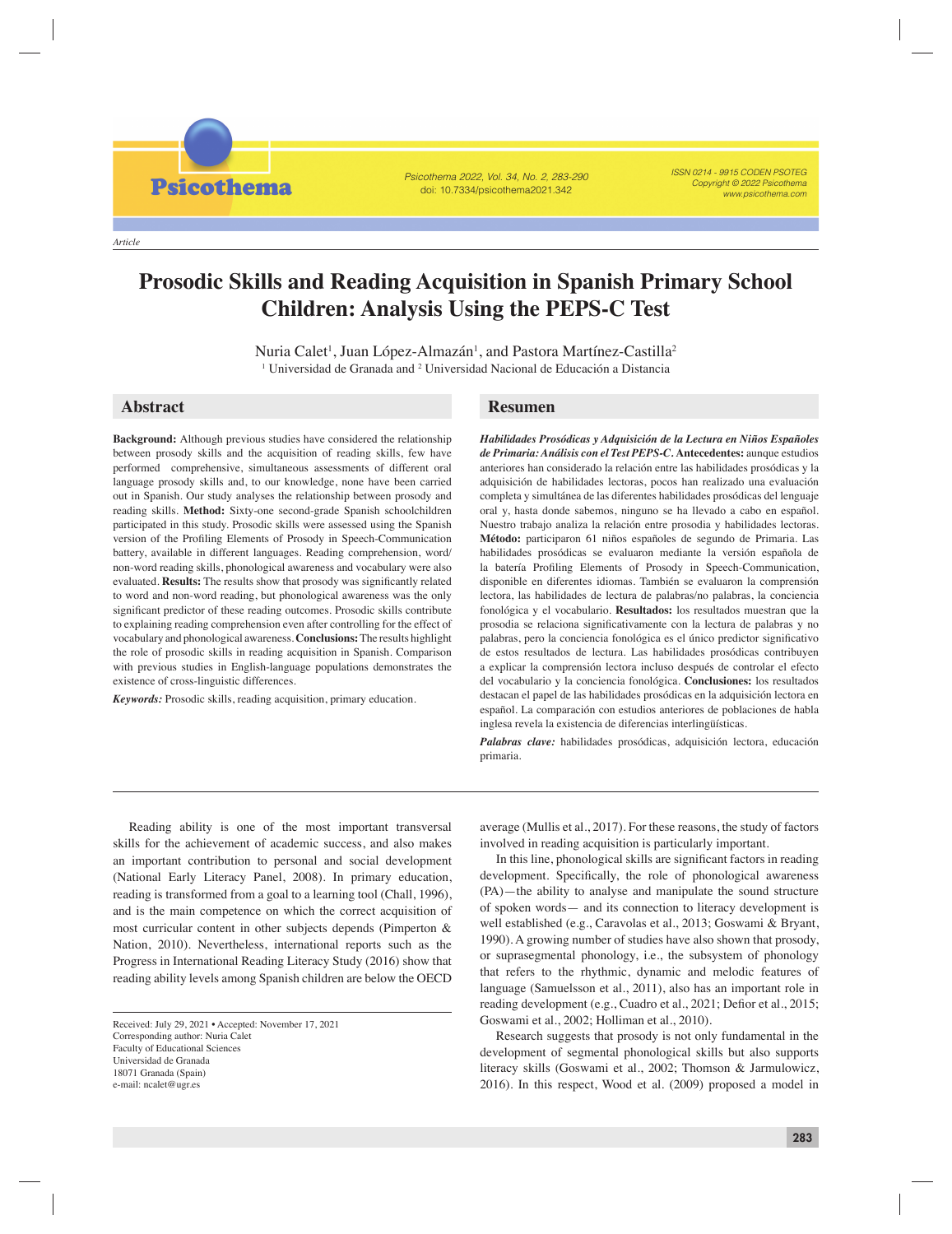which prosodic skills are placed at the centre of reading acquisition. According to it, greater sensitivity to speech rhythm is associated with a higher capacity to identify parts of speech that are relevant for learning to read (e.g., phonemes, rhymes and words). In this model, later extended by Holliman et al. (2014), several possibilities are suggested to explain the relationship between prosody and literacy acquisition. Prosodic sensitivity helps children to segment the speech-chain into meaningful words (Cutler & Mehler, 1993), which is needed for vocabulary development. Since vocabulary is connected to PA, prosodic sensitivity may also be linked to reading acquisition through vocabulary and PA. A second link considers that prosodic sensitivity may directly affect PA, since phoneme perception is easier in stressed than unstressed syllables (Wood & Terrell, 1998). This model also suggests that prosodic sensitivity influences rhyme awareness by facilitating the detection of volume peaks associated with vowels, and vowel sound quality (Goswami, 2003). A fourth link identifies morphological awareness as an intermediate variable connecting prosodic sensitivity with reading development. In this regard, stress is associated with certain suffixes in complex words. In addition, Wood et al. (2009) considered the possibility that prosodic sensitivity may explain additional variance through word decoding. It should also be considered that prosodic skills help children to better understand different linguistic components, such as syntax and pragmatics (Cutler et al., 1997). Taking this into consideration, prosodic skills may also indirectly contribute to reading comprehension, through its effects on oral language comprehension (Whalley & Hansen, 2006).

Another aspect that should be considered is that prosody is not a unitary construct; the term encompasses different skills which may be differently related to reading outcomes (Holliman et al., 2013). Metrical and lexical stress skills have been analysed in this regard. For example, Wood & Terrell (1998) used a metrical stress task termed 'filtered sentences', given to English children aged 8-9 years, and concluded that poor readers were less sensitive to metrical stress than their age-matched controls. In the same line, Whalley & Hansen (2006) found that, for typically developing fourthgraders, the DEEdee task was the most relevant to comprehension whereas the compound nouns task was more closely related to word reading. In Spain, empirical evidence has been reported of a relationship between prosodic sensitivity and literacy acquisition. For instance, Gutiérrez-Palma et al. (2009) measured lexical stress discrimination among Spanish school children. After controlling for the effect of PA, the children who obtained higher results on the prosodic task also read more fluently. The association between prosody and reading skills has been further corroborated in longitudinal studies (Calet et al., 2015).

There have been other studies on prosody and reading in Spanish which have focused on the use of prosodic cues while reading and reading performance (Álvarez-Cañizo et al., 2018; Álvarez-Cañizo, Cueva et al., 2020; Álvarez-Cañizo, Martínez-García et al., 2020). Overall, these studies pointed out that prosodic reading is important for reading success. The authors also provide evidence on how expressive reading develops in primary and secondary school children. However, these studies did not consider oral prosodic skills and their relationship with reading acquisition.

Prosody studies have been carried out using a wide variety of in-house methods developed specifically for each study, a heterogeneous approach that makes inter-study comparisons difficult (Lochrin et al., 2015). Moreover, most such studies have only considered lexical/metrical stress sensitivity at the receptive level. However, other prosodic functions may contribute to reading outcomes. Lochrin et al. (2015) used the Profiling Elements of Prosody in Speech-Communication (PEPS-C) battery (Peppé & McCann, 2003) to study this question. The PEPS-C test analyses the skills needed to understand and express prosodic cues for turn-end, affect, chunking, and contrastive focus signalling. It also evaluates the discrimination and production of the prosodic forms involved in these functions (for a detailed description of the PEPC-S, see the Method section). Lochrin et al. (2015) analysed the relationships between the prosodic skills assessed in the PEPS-C and word reading, non-word reading and reading comprehension among English-speaking children aged 7 to 12 years. Many prosodic skills showed significant correlations with the reading measurements, and some significantly predicted both word/nonword reading accuracy, as well as reading comprehension, even after accounting for PA. Understanding of contrastive focus and prosody expression for phrasal chunking contributed to explaining word reading with a predictive power beyond that of PA. The same prosodic skills, together with the ability to use rising and falling intonation to establish conversational turns, most contributed to explaining the proportion of variance in non-word reading. Both PA and the use of prosody for phrasal chunking significantly predicted reading comprehension. The results obtained for the relationships between prosody and word and non-word reading were interpreted as supporting the view that prosody enhances phonological representations, which in turn facilitates decoding (Wood, 2006). The possibility that prosody could indirectly contribute to decoding via vocabulary enhancement was also taken into consideration. However, vocabulary was not measured in this study. The ability to produce prosodic cues to parse the speech chain was considered to contribute to explaining reading comprehension via oral language enhancement.

The PEPS-C battery, therefore, is useful for studying prosody and reading outcomes relationships. It has been translated and adapted to different languages (e.g., Peppé et al., 2010), including Spanish (Martínez-Castilla & Peppé, 2008). The Spanish PEPS-C is parallel to the English battery, and both versions are valuable tools for prosody assessment, both in typically developing children and those with language disorders (Marshall et al., 2009). PEPS-C has also been used in cross-linguistic studies (Martínez-Castilla et al., 2012). Given that prior studies of the relationship between prosody and reading ability in Spanish have only focused on the role of lexical/metrical stress (e.g., Calet et al., 2015; Gutiérrez-Palma et al., 2009) or on prosodic reading (Álvarez-Cañizo et al., 2018; Álvarez-Cañizo, Cueva et al., 2020; Álvarez-Cañizo, Martínez-García et al., 2020) and that PEPS-C evaluates other prosodic skills, this battery would provide an excellent means of determining whether different prosodic skills are associated with reading outcomes in Spanish-speaking children (Lochrin et al., 2015). In addition, since the English and Spanish versions of PEPS-C are parallel, this battery enables us to compare the results for each language. While English is characterised as being nontransparent and stress-timed, Spanish is transparent and syllabletimed (Dauer, 1983). Reading and prosody relationships in Spanish, therefore, may differ from those seen in English.

Considering the aforementioned, the specific objectives of our study were twofold: 1) to analyze the relationships between different prosodic skills and reading outcomes (word/non-word reading, and reading comprehension) among Spanish primary school children, using PEPS-C; 2) to determine the explanatory role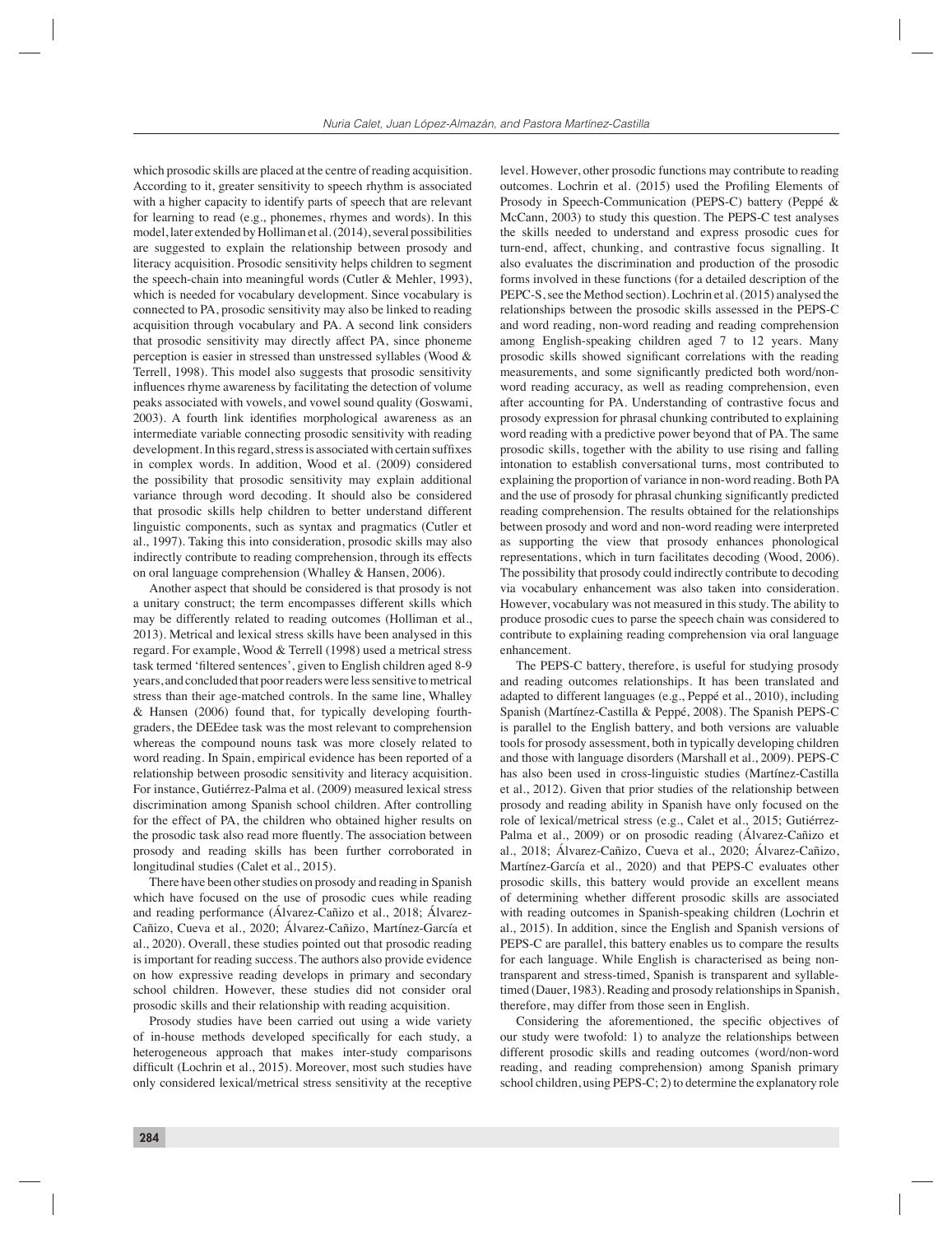of prosodic skills on the variability in reading outcomes when also considering the effects of PA and vocabulary. To our knowledge, this is the first study to carry out a comprehensive examination of these relationships in Spanish-speaking children. Participants in the second grade of primary education were chosen because children at this age are still learning to read (Chall, 1996), but are gradually consolidating their reading skills to concentrate on the meaning of the text. We hypothesised there exists a positive association between the PEPS-C tasks and reading outcomes, beyond the effects of PA or vocabulary. Based on previous research conducted in English (e.g., Lochrin et al., 2015; Whalley & Hansen, 2006), prosody at the word level was expected to be more strongly related to word/ non-word reading skills whereas prosody at the phrase level was expected to be associated with reading comprehension. However, taking into account the linguistic differences between English and Spanish, we also anticipated finding relationships between the PEPS-C subtests and reading measurements that differred from those previously reported in English (Lochrin et al., 2015).

#### Method

### *Participants*

The original sample comprised 65 second graders children from a public-sector school in the South of Spain (*M* = 95.02 months,  $SD = 3.29$  months; 33 boys and 32 girls). Participants had Spanish as their native language. The children attended a mainstream school, and presented reading levels according to their grade. All participants presented typical development and their intelligence scores were within the normal range (see Table 2). None had any known cognitive impairment, auditory, visual, or motor disorders. All had average socio-economic status and were in the school year that corresponded to their chronological age. Four children, who were unable to complete all the reading assessment tests, were excluded from the study.

#### *Instruments*

*Non-verbal cognitive ability.* The Matrices subtest of the Spanish version of the Kaufman Brief Intelligence Test (Kaufman et al., 2009) was used to measure non-verbal cognitive ability. Here, the participant is asked to identify the relationship among different visual stimuli in a multiple-choice task, thus assessing non-verbal reasoning and problem-solving strategies.

*Vocabulary.* The Expressive Vocabulary subtest of the Spanish version of the Kaufman Brief Intelligence Test (Kaufman et al., 2009) was used to measure vocabulary. Here, the participant is required to name different pictured objects.

*Phonological awareness.* The PA subtest of the Spanish Reading and Writing (LEE) battery was used (Defior et al., 2006). This test assesses the ability to manipulate and isolate the sounds of words. It is composed of 14 assessment items of increasing complexity.

*Word reading.* Word reading ability was measured using a subtest of the PROLEC-R Spanish standardised battery (Cuetos et al., 2010). Participants are asked to read a list of 40 words aloud as quickly and as accurately as they can. These words vary in frequency, length and syllabic structure. The measurement of words correctly read aloud per minute was computed, as the number of words read accurately divided by the total reading time (in seconds) and multiplied by 60.

*Non-word reading.* The ability to read non-words was measured using the PROLEC-R subtest (Cuetos et al., 2010). Participants are required to read aloud 40 non-words as quickly and as accurately as possible. The measurement of non-words correctly read aloud per minute was calculated as in the previous task.

*Reading comprehension.* The Assessment of Reading Comprehension (ACL) test (Català et al., 2001) was used to measure reading comprehension. Here, the participant is asked to silently read seven short texts and answer 24 multiple-choice questions.

*Prosodic skills.* Prosodic skills were measured using the Spanish version of the PEPS-C battery (Martínez-Castilla & Peppé, 2008), consisting of twelve tasks, eight of which assess prosody function and four, prosody form. Prosody function involves higher-level processing and relates phonetic form to meaning; prosody form, on the other hand, refers to lower-level phonetic processing, in which meaning is not involved. Each subtest has both an expressive (output/imitation) and a receptive (input/discrimination) dimension and the different subtests evaluate prosody skills at either the word or the phrase level. Each subtest has a maximum score of 16 points (see Table 1 for task description).

### *Procedure*

The assessment took place in three sessions lasting no longer than 50 min each. Reading comprehension was evaluated in a group session and all other tests were individually administered, by trained examiners. The tasks were administered to all participants in the same order, only the word and non-word reading reading tasks were counterbalanced to control for undue effects of presentation order. All tests included practice items.

The study was approved by the Ethical Human Research Committee of the University of Granada (Spain) and consent forms were signed by participants' parents.

#### *Data analysis*

The analyses were carried out using the statistical package SPSS 25. Descriptive statistics were first calculated for all the measurements obtained in the study. For the PEPS-C output and imitation tasks, inter-rater reliability was calculated on 20% of the items. Mean agreement was good ( $x = .71$ ,  $p < .001$ ) (Pardo & Ruiz, 2002). Pearson correlations were conducted to analyze the relationships between PA, vocabulary, prosody and reading outcomes. Partial correlations between prosody and reading, controlling for either PA or vocabulary, were also calculated. Finally, hierarchical regression analyses were carried out to study predictors of reading outcomes.

#### Results

Descriptive results for the tasks included in the study can be seen in Table 2.

Table 3 shows the relationships observed between PA, vocabulary, prosody and reading outcomes. PA was significantly correlated with the three reading outcomes and vocabulary was significantly correlated with reading comprehension. As to prosody, while word reading and non-word reading were significantly correlated with only two PEPS-C tasks, reading comprehension was significantly correlated with nine of the twelve PEPS-C tasks.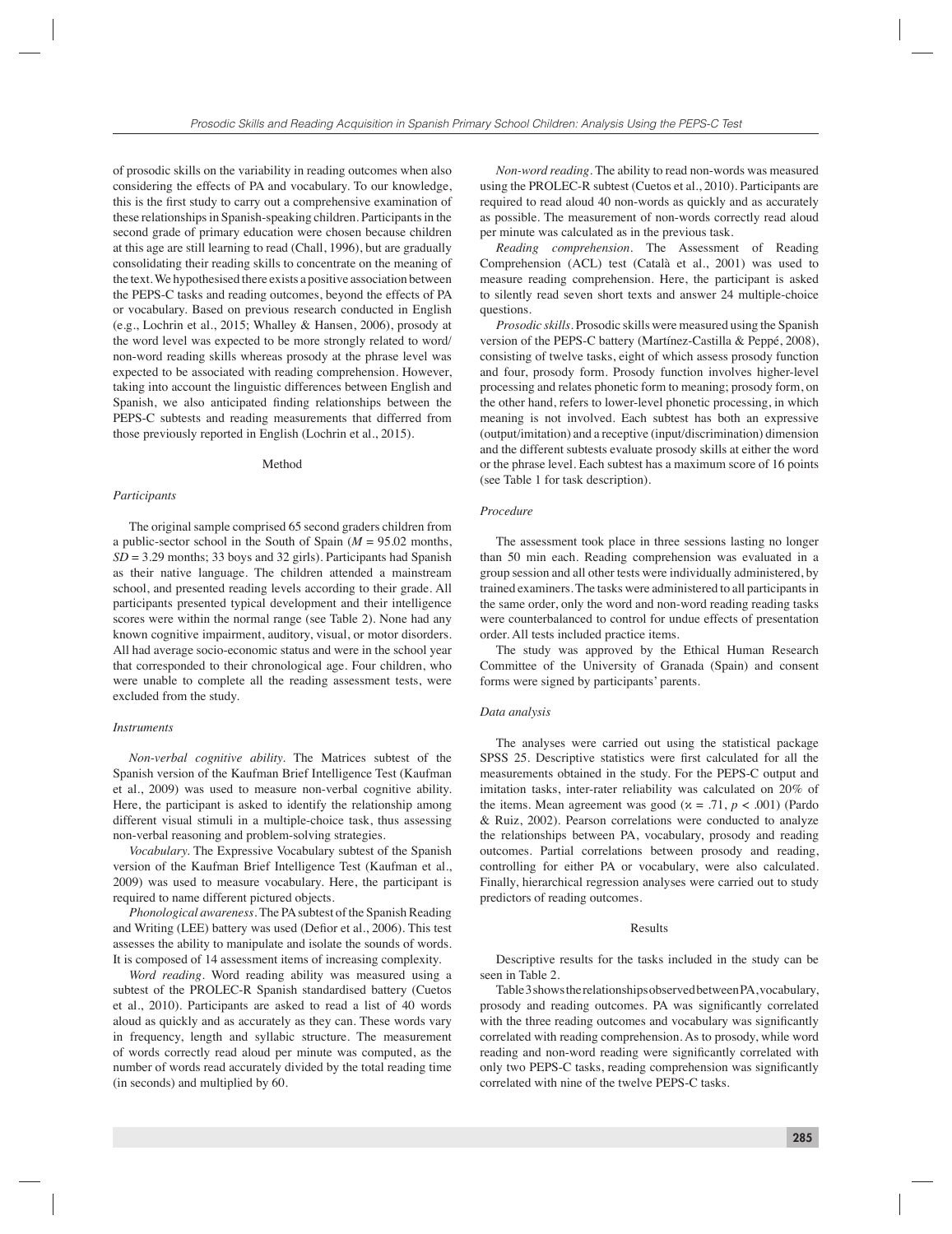|                       | Table 1<br>Description of the Spanish PEPS-C Test |        |                                                                                        |                                                                                                                                                                                                                                                                                                                                                                            |  |  |  |  |  |  |  |  |
|-----------------------|---------------------------------------------------|--------|----------------------------------------------------------------------------------------|----------------------------------------------------------------------------------------------------------------------------------------------------------------------------------------------------------------------------------------------------------------------------------------------------------------------------------------------------------------------------|--|--|--|--|--|--|--|--|
|                       | <b>PEPS-C</b> tasks                               | Level  | Prosodic skill assessed                                                                | <b>Brief description and examples</b>                                                                                                                                                                                                                                                                                                                                      |  |  |  |  |  |  |  |  |
| <b>Function tasks</b> |                                                   |        |                                                                                        |                                                                                                                                                                                                                                                                                                                                                                            |  |  |  |  |  |  |  |  |
| Turn-end              | Input                                             | Word   | Understanding rising or falling intonation for<br>signalling conversational turns      | Words of food items are presented with rising or falling intonation (e.g., cake). By<br>choosing the appropriate picture, participants must decide whether the item has been<br>offered or stated                                                                                                                                                                          |  |  |  |  |  |  |  |  |
|                       | Output                                            | Word   | Producing rising or falling intonation for signalling<br>conversational turns          | Pictures of food items being offered or stated are shown. Participants have to offer or<br>state the name of the food item with the appropriate intonation contour                                                                                                                                                                                                         |  |  |  |  |  |  |  |  |
| Affect                | Input                                             | Word   | Understanding intonation cues for the expression of<br>liking and disliking            | Words of food items are presented with the intonation contours linked to 'liking' (rise-<br>fall pitch contour) or 'disliking' (flat melodic contour with a slight fall). By choosing<br>the appropriate picture, participants must decide whether what they heard expresses<br>liking or disliking                                                                        |  |  |  |  |  |  |  |  |
|                       | Output                                            | Word   | Producing intonation cues for the expression of<br>liking and disliking                | Participants have to use the right intonation contours to express liking or disliking<br>towards different food items shown in pictures                                                                                                                                                                                                                                    |  |  |  |  |  |  |  |  |
| Chunking              | Input                                             | Phrase | Understanding prosodic cues for the segmentation<br>of syntactically ambiguous phrases | Participants are presented with two pictures representing two different meanings of the<br>same segmental information [e.g., /pez/ espada/ y limón/ (/fish/ sword/ and lemon/)<br>vs. /pez-espada/ y limón/ (/sword-fish/ and lemon/)]. After hearing an auditory input,<br>participants must choose the picture corresponding to what they heard                          |  |  |  |  |  |  |  |  |
|                       | Output                                            | Phrase | Producing prosodic cues for the segmentation of<br>syntactically ambiguous phrases     | Participants must produce the appropriate prosodic cues for the disambiguation of<br>phrases as shown in different pictures                                                                                                                                                                                                                                                |  |  |  |  |  |  |  |  |
| Focus                 | Input                                             | Phrase | Understanding prefinal narrow accent                                                   | Participants are presented with two pictures of food items and hear a sentence. By<br>choosing the appropriate picture, they have to decide which of the two food items<br>is being asked for in the sentence [e.g., "Quería paella y YOGUR para comer" vs.<br>"quería PAELLA y yogur para comer" (I wanted paella and YOGURT to eat/I wanted<br>PAELLA and yogurt to eat] |  |  |  |  |  |  |  |  |
|                       | Output                                            | Phrase | Producing prefinal narrow focus                                                        | Participants are shown with a picture of a child with two desired food items and hear<br>a sentence about the eating wishes of the child. The sentence always contains an error<br>over one of the two food items. Participants have to correct what they heard by saying<br>what the child actually wants to eat                                                          |  |  |  |  |  |  |  |  |
| Form tasks            |                                                   |        |                                                                                        |                                                                                                                                                                                                                                                                                                                                                                            |  |  |  |  |  |  |  |  |
| Short-item            | Discrimination                                    | Word   | Discrimination of the intonation cues involved in<br>the turn-end and affect functions | Minimal pairs of laryngograph recordings (which preserve prosodic information but<br>have no segmental information) are presented and participants have to decide whether<br>the two sounds are the same or different                                                                                                                                                      |  |  |  |  |  |  |  |  |
|                       | Imitation                                         | Word   | Imitation of the intonation cues involved in the turn-<br>end and affect functions     | Participants have to repeat words as they hear them and thus imitate their intonation<br>contour                                                                                                                                                                                                                                                                           |  |  |  |  |  |  |  |  |
| Long-item             | Discrimination                                    | Phrase | Discrimination of the prosodic cues involved in the<br>chunking and focus functions    | Same procedure as in short-item discrimination                                                                                                                                                                                                                                                                                                                             |  |  |  |  |  |  |  |  |
|                       | Imitation                                         | Phrase | Imitation of the prosodic cues involved in the<br>chunking and focus functions         | Participants have to repeat a set of phrases as they hear them and thus imitate their<br>prosodic cues                                                                                                                                                                                                                                                                     |  |  |  |  |  |  |  |  |

PA was not only significantly correlated with reading outcomes but also with seven PEPS-C tasks (Table 3). Accordingly, partial correlations controlling for the effect of PA were also calculated (Table 4). While the previous correlations between the different PEPS-C tasks and reading comprehension remained significant, those between word and non-word reading with chunking input and focus output lost their statistical significance.

Vocabulary was significantly correlated not only with reading comprehension but also with seven PEPS-C tasks. Partial correlations controlling for vocabulary were then conducted. As shown in Table 5, the correlations between the PEPS-C tasks and word and non-word reading remained significant. Except for shortitem imitation, the previous correlations between PEPS-C tasks and reading comprehension all remained significant.

Hierarchical regression analyses were conducted to identify possible predictors of reading outcomes, such as PA and vocabulary  $(Cain, 2016; Wood et al., 2009)$ , which were included in the first block of the regression model. The possible effect of the prosodic skills evaluated in PEPS-C as predictors of reading outcomes has not yet been established for a Spanish-language population. Consequently, these tasks were included, using a stepwise method, in the second block of the regression model. Neither of these models presented multicollinearity or influential cases. The standard assumptions of homoscedasticity, linearity, normality and error independence were fulfilled in all analyses.

The results of the final word and non-word reading models are shown in Table 6. Only PA significantly predicted word reading. Vocabulary was not a significant predictor. All the PEPS-C tasks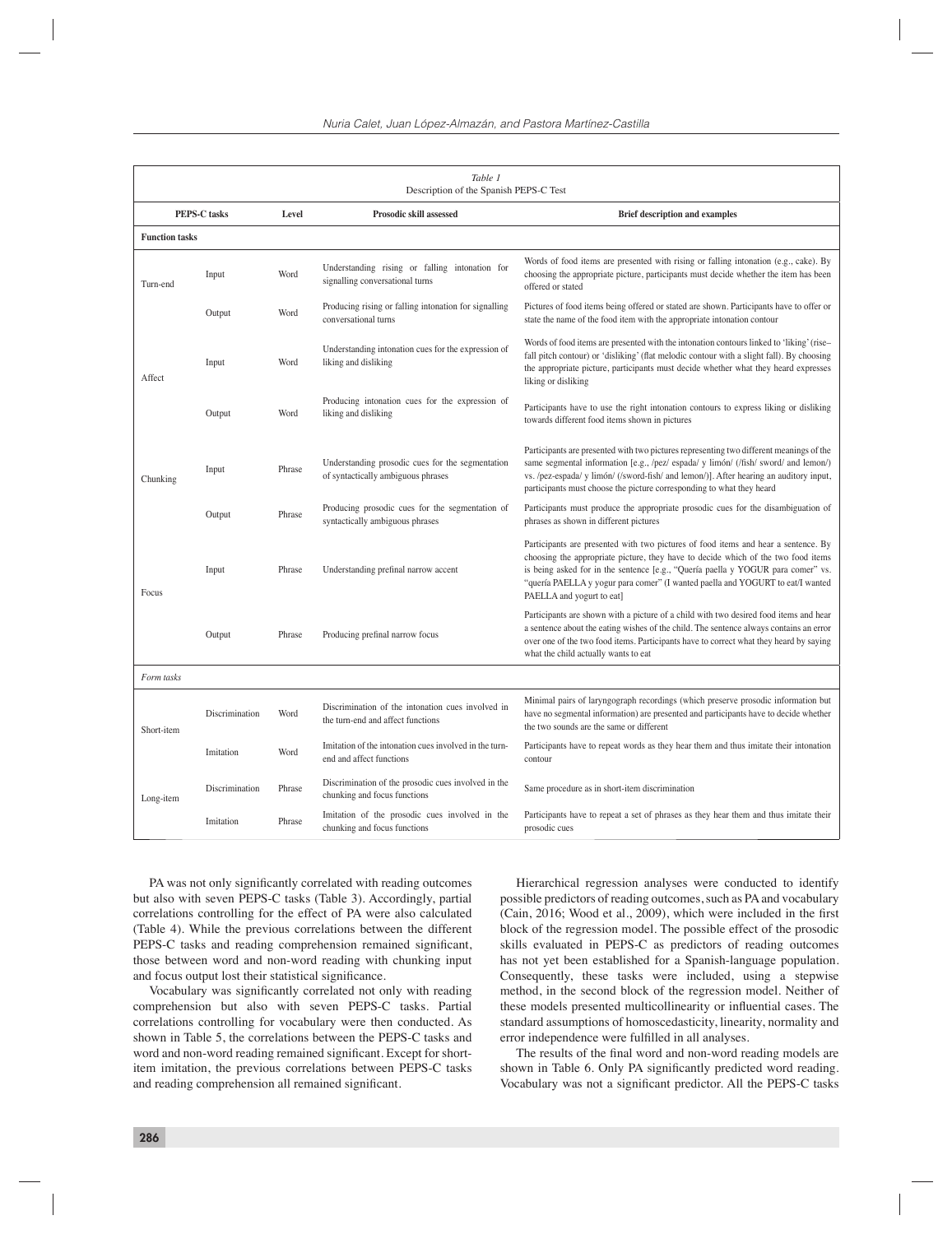were excluded from the model. The same pattern of results was found for non-word reading.

For reading comprehension, vocabulary was a significant predictor, explaining a unique variance of 22.09%. Unlike word and non-word reading, PA did not significantly predict reading comprehension. The final regression model also included three PEPS-C predictors (Table 7): short-item discrimination (unique

| Table 2<br>Descriptive Results Obtained in Every Task |        |           |  |  |  |  |  |  |  |
|-------------------------------------------------------|--------|-----------|--|--|--|--|--|--|--|
|                                                       | M      | <b>SD</b> |  |  |  |  |  |  |  |
| Non-verbal intelligence                               | 106.57 | 9.43      |  |  |  |  |  |  |  |
| Vocabulary                                            | 34.03  | 3.82      |  |  |  |  |  |  |  |
| Phonological awareness                                | 11.07  | 2.95      |  |  |  |  |  |  |  |
| Word reading                                          | 43.93  | 14.19     |  |  |  |  |  |  |  |
| Non-word reading                                      | 26.05  | 7.27      |  |  |  |  |  |  |  |
| Reading comprehension                                 | 16.18  | 4.65      |  |  |  |  |  |  |  |
| Turn-end input                                        | 1477   | 2.14      |  |  |  |  |  |  |  |
| Turn-end output                                       | 15.11  | 1.74      |  |  |  |  |  |  |  |
| Affect input                                          | 15.75  | 0.62      |  |  |  |  |  |  |  |
| Affect output                                         | 1549   | 1.15      |  |  |  |  |  |  |  |
| Chunking input                                        | 13.21  | 2.15      |  |  |  |  |  |  |  |
| Chunking output                                       | 12.92  | 2.24      |  |  |  |  |  |  |  |
| Focus input                                           | 13.48  | 2.81      |  |  |  |  |  |  |  |
| Focus output                                          | 11.36  | 3.41      |  |  |  |  |  |  |  |
| Short-item discrimination                             | 14.00  | 2.32      |  |  |  |  |  |  |  |
| Short-item imitation                                  | 15.49  | 0.78      |  |  |  |  |  |  |  |
| Long-item discrimination                              | 13.46  | 2.00      |  |  |  |  |  |  |  |
| Long-item imitation                                   | 14.67  | 1.23      |  |  |  |  |  |  |  |

*Note*:  $N = 61$ . For non-verbal intelligence, standard scores are reported. For all other measurements, raw scores are shown

variance of 4.84%), focus output (unique variance of 4.84%) and chunking input (unique variance of 2.56%).

#### Discussion

The aim of this study was to examine relationships between prosodic skills and reading outcomes among Spanish-speaking primary school children. Although previous works analysed these relations in Spanish (e.g., Cuetos et al., 2018; Gutiérrez-Palma et al., 2009), in this study, for the first time, a wide range of prosodic skills were evaluated using a complete prosody assessment battery. Thus, prosodic functions and forms at the word and phrase levels were assessed in the receptive and expressive dimensions. The possible effects of PA and vocabulary on reading outcomes were also assessed. The results obtained in the correlation and partial correlation analyses suggest that, in Spanish, the relationships between prosody skills and word/non-word reading are accounted for by the association between prosody and PA. Our study also shows that, although there is an association between prosody and word/non-word reading, only PA predicts these reading skills. We concur with previous studies that suprasegmental phonology may support the development of PA, thus impacting on word/non-word reading skills (Goswami et al., 2002; Thomson & Jarmulowicz, 2016). Therefore, prosodic skills would indirectly impact on reading outcomes through their role in PA. The fact that phoneme perception is easier in stressed syllables illustrates this role (Wood & Terrell, 1998). Some prosodic skills could even have a direct relationship with word/non-word reading. In Spanish, this has been shown to be the case for lexical stress (e.g., Gutiérrez-Palma et al., 2009).

According to the model proposed by Wood et al. (2009), reading skills and prosody could also be linked in other ways. Thus, prosody enhances vocabulary and therefore may indirectly

|            |            |     |          |          |          | Correlations Between Reading, Phonological Awareness, Vocabulary and Prosody |        | Table 3        |         |        |               |          |           |           |               |        |
|------------|------------|-----|----------|----------|----------|------------------------------------------------------------------------------|--------|----------------|---------|--------|---------------|----------|-----------|-----------|---------------|--------|
|            | <b>NWR</b> | RC  | PA       | Voc      | TI       | TO                                                                           | AI     | A <sub>O</sub> | CI      | CO.    | FI            | FO.      | <b>SD</b> | <b>SI</b> | LD            | LI     |
| WR         | $.80***$   | .25 | $.45***$ | .13      | .18      | .23                                                                          | .14    | .09            | $.34**$ | .18    | .17           | $.30*$   | .25       | .08       | .20           | .09    |
| <b>NWR</b> |            | .10 | $.30*$   | .03      | .10      | .18                                                                          | .15    | $-.02$         | $.30*$  | .17    | .17           | $.30*$   | .18       | $-.03$    | .22           | .25    |
| RC         |            |     | $.43***$ | $.71***$ | $.48***$ | $.47***$                                                                     | .08    | $.34***$       | $.40**$ | .19    | $.53***$      | $.54***$ | $.51***$  | $.33***$  | $.30^{\circ}$ | .24    |
| PA         |            |     |          | $.36***$ | $.40**$  | $.31^{\circ}$                                                                | .05    | .22            | $.40**$ | .19    | $.44***$      | $.41***$ | $.35***$  | .17       | .15           | $.29*$ |
| Voc        |            |     |          |          | $.34**$  | $.31*$                                                                       | $-.09$ | .17            | .22     | $.26*$ | $.32^{\circ}$ | $.33***$ | $.28*$    | $.26*$    | .17           | .13    |

*Note*: WR = Word reading, NWR = Non-word reading, RC = Reading comprehension, PA = Phonological awareness, Voc = Vocabulary, TI = Turn-end input, TO = Turn-end output, AI = Affect input, AO = Affect output, CI = Chunking input, CO = Chunking output, FI = Focus input, FO = Focus output, SD = Short-item discrimination, SI = Short-item imitation, LD = Long-item discrimination, LI = Long-item imitation,  $p < .05$ ,  $p < .01$ ,  $p < .001$ 

|            | Table 4<br>Partial Correlations Between Reading, Vocabulary and Prosody, After Controlling for Phonological Awareness |        |          |         |         |        |        |        |             |         |          |           |           |        |        |
|------------|-----------------------------------------------------------------------------------------------------------------------|--------|----------|---------|---------|--------|--------|--------|-------------|---------|----------|-----------|-----------|--------|--------|
|            | <b>NWR</b>                                                                                                            | RC     | Voc      | TI      | TO      | AI     | AO     | CI     | $_{\rm CO}$ | FI      | FO.      | <b>SD</b> | <b>SI</b> | LD     | LI     |
| <b>WR</b>  | $.78***$                                                                                                              | .07    | $-.03$   | .00     | .11     | .13    | $-.01$ | .19    | .10         | $-.04$  | .14      | .11       | .00       | .15    | $-.05$ |
| <b>NWR</b> |                                                                                                                       | $-.03$ | $-.09$   | $-.02$  | .10     | .15    | $-.09$ | .20    | .12         | .04     | .20      | .08       | $-.08$    | .19    | .18    |
| RC         |                                                                                                                       |        | $.66***$ | $.37**$ | $.39**$ | .07    | $.28*$ | $.27*$ | .12         | $.42**$ | $.44***$ | $.43**$   | $.29*$    | $.26*$ | .13    |
| Voc        |                                                                                                                       |        |          | .23     | .23     | $-.11$ | .11    | .09    | .21         | .19     | .22      | .18       | .21       | .12    | .02    |

*Note*: WR = Word reading, NWR = Non-word reading, RC = Reading comprehension, Voc = Vocabulary, TI = Turn-end input, TO = Turn-end output, AI = Affect input, AO = Affect output, CI = Chunking input, CO = Chunking output, FI = Focus input, FO = Focus output, SD = Short-item discrimination, SI = Short-item imitation, LD = Long-item discrimination, LI = Long-item imitation, \* *p* < .05, \*\* *p* < .01, \*\*\* *p* < .001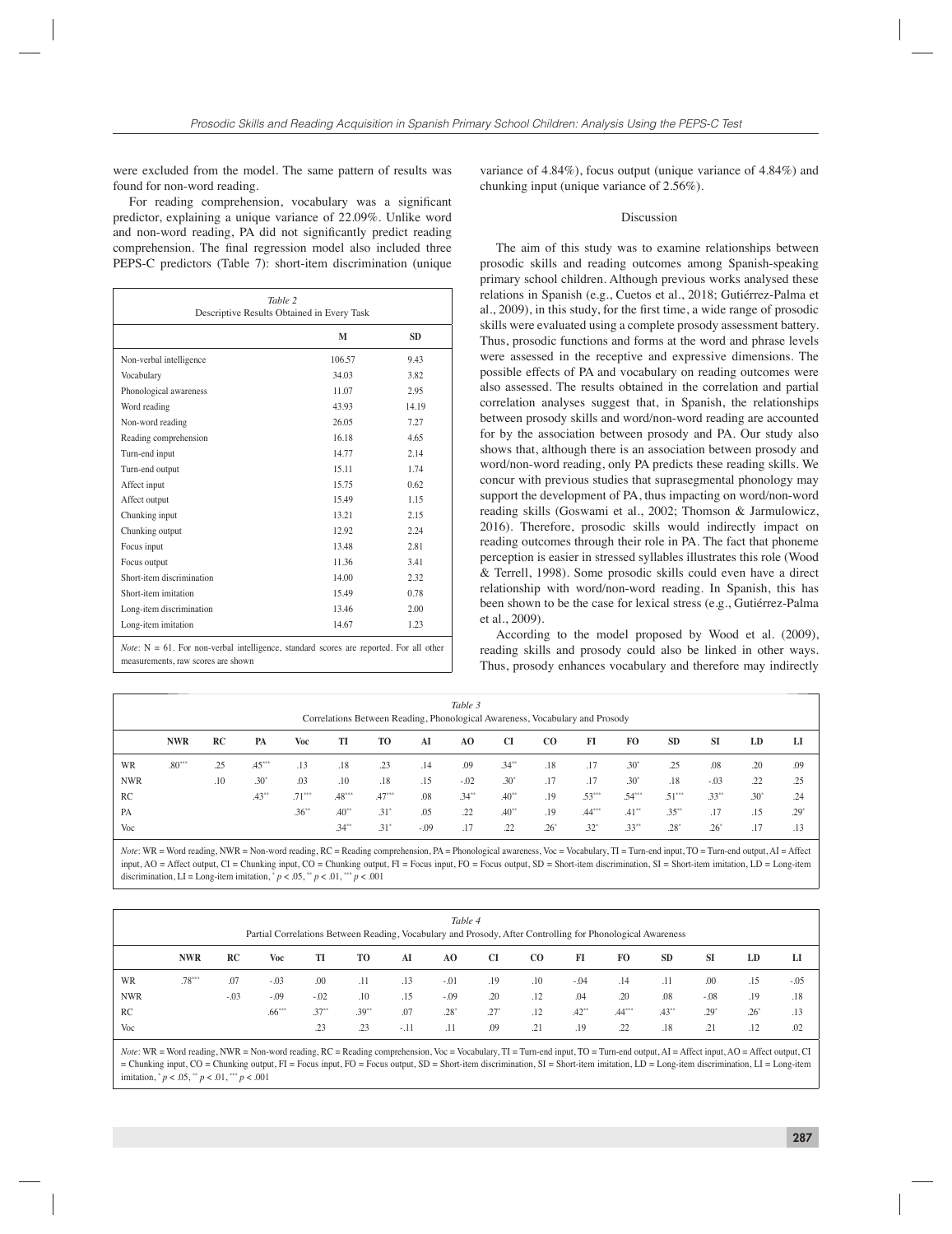|            | Table 5<br>Partial Correlations Between Reading, Phonological Awareness and Prosody, After Controlling for Vocabulary |     |          |         |         |     |         |               |             |          |               |           |           |     |         |
|------------|-----------------------------------------------------------------------------------------------------------------------|-----|----------|---------|---------|-----|---------|---------------|-------------|----------|---------------|-----------|-----------|-----|---------|
|            | <b>NWR</b>                                                                                                            | RC  | PA       | TI      | TO      | AI  | AO.     | <b>CI</b>     | $_{\rm CO}$ | FI       | FO.           | <b>SD</b> | <b>SI</b> | LD  | LI      |
| WR         | $.80***$                                                                                                              | .22 | $.44***$ | .15     | .20     | .15 | .07     | $.32^{\circ}$ | .15         | .13      | $.27^{\circ}$ | .22       | .05       | .18 | .07     |
| <b>NWR</b> |                                                                                                                       | .11 | $.31**$  | .10     | .18     | .16 | $-.02$  | $.30*$        | .17         | .16      | $.30*$        | .18       | $-.04$    | .22 | .25     |
| RC         |                                                                                                                       |     | $.27*$   | $.36**$ | $.37**$ | .20 | $.32^*$ | $.35***$      | .00         | $.46***$ | $46***$       | $.46***$  | .22       | .26 | .22     |
| PA         |                                                                                                                       |     |          | $.32*$  | .22     | .08 | .17     | $.35**$       | .11         | $.37**$  | $.33**$       | $.27*$    | .09       | .10 | $.27^*$ |

*Note*: WR = Word reading, NWR = Non-word reading, RC = Reading comprehension, PA = Phonological awareness, Voc = Vocabulary, TI = Turn-end input, TO = Turn-end output, AI = Affect input, AO = Affect output, CI = Chunking input, CO = Chunking output, FI = Focus input, FO = Focus output, SD = Short-item discrimination, SI = Short-item imitation, LD = Long-item discrimination, LI = Long-item imitation,  $p < .05$ ,  $p < .01$ ,  $p < .001$ 

| Table 6<br>Final Models of Predictors of Word and Non-Word Reading |        |                  |                  |         |         |                            |  |  |  |  |  |
|--------------------------------------------------------------------|--------|------------------|------------------|---------|---------|----------------------------|--|--|--|--|--|
| <b>Predictors</b>                                                  | В      | SE B             | β                | t       | p       | Unique<br>variance $(\% )$ |  |  |  |  |  |
| Word reading                                                       |        |                  |                  |         |         |                            |  |  |  |  |  |
| РA                                                                 | 2.23   | .60 <sub>1</sub> | .46              | 3.69    | < 0.001 | 19                         |  |  |  |  |  |
| Vocabulary                                                         | $-.12$ | .47              | $-.03$           | $-0.25$ | .80     | .09                        |  |  |  |  |  |
|                                                                    |        |                  | Non-word reading |         |         |                            |  |  |  |  |  |
| PA                                                                 | .81    | .33              | .33              | 2.45    | .017    | 9.61                       |  |  |  |  |  |
| Vocabulary                                                         | $-.17$ | .26              | $-.09$           | $-0.65$ | .52     | $\theta$                   |  |  |  |  |  |

.001. Final non-word reading model, reached after Step 1.  $R^2 = .10$ ,  $F(2,58) = 3.04$ , *p*  $= .056$ . Unique variance refers to the percentage of variance explained by the predictor after controlling for the remaining predictors included in the model. PA: phonological awareness

| Table 7<br>Final Model of Predictors of Reading Comprehension                                                                                                                                              |        |      |        |         |        |                            |  |  |  |  |  |
|------------------------------------------------------------------------------------------------------------------------------------------------------------------------------------------------------------|--------|------|--------|---------|--------|----------------------------|--|--|--|--|--|
| <b>Predictors</b>                                                                                                                                                                                          | B      | SE B | β      | t       | p      | Unique<br>variance $(\% )$ |  |  |  |  |  |
| Phonological<br>awareness                                                                                                                                                                                  | $-.02$ | .14  | $-.01$ | $-0.14$ | .89    | .01                        |  |  |  |  |  |
| Vocabulary                                                                                                                                                                                                 | .64    | .10  | .52    | 6.33    | < 0.01 | 22.09                      |  |  |  |  |  |
| Short-item<br>discrimination                                                                                                                                                                               | .50    | .17  | .25    | 3.00    | .004   | 4.84                       |  |  |  |  |  |
| Focus output                                                                                                                                                                                               | 0.33   | 0.12 | 0.24   | 2.84    | .006   | 4.84                       |  |  |  |  |  |
| Chunking input                                                                                                                                                                                             | 0.38   | 0.18 | 0.18   | 2.14    | .037   | 2.56                       |  |  |  |  |  |
| <i>Note</i> : Final model, reached in Step 4. $R^2 = .70$ , $F(5,55) = 25.02$ , $p < .001$ . Unique variance<br>action to the monocotics of violence cruitered by the modifictor often controlling for the |        |      |        |         |        |                            |  |  |  |  |  |

refers to the percentage of variance explained by the predictor after controlling for the remaining predictors included in the model

improve reading skills. In our study, significant relationships were found between vocabulary and some prosodic skills. Nevertheless, vocabulary was not significantly related to word/non-word reading and did not predict these reading outcomes once PA was entered in a first step. It could be that at these ages the role of PA is more relevant than that of vocabulary for word/non-word reading. This hypothesis is in line with Holliman et al. (2014), who pointed out that the connections identified in the model of Wood et al. (2009) could vary depending on the participants' reading level and the characteristics of their native language. To account for

these results, the two routes to word processing while reading should also be considered (Coltheart et al., 2001). Non-word reading is only possible by using the phonological route, which would explain the relevance of PA for non-word reading found in our study. Moreover, both unknown and known words can be read by using the same route. Yet, the latter words can also be read more quickly by using the lexical route, by which sublexical orthographic information directly activates the whole-word orthographic representation and then word meaning. According to this, a predictive role of vocabulary on word reading could have been expected. Yet, as previously mentioned, only PA was here a significant predictor. This may suggest that the children did not know all the words that had to be read. Nevertheless, this was not measured in our research. Another possible explanation may be that the method of learning to read that these children followed was phonetic, perhaps that is why at this age PA has a greater weight in the reading of words than vocabulary.

However, vocabulary was significantly correlated to reading comprehension. PA and many prosodic skills were also significantly related to the same reading outcome. Yet, when controlling for the effects of PA or vocabulary, the relationships between prosodic skills and comprehension remained significant, in every case except one. Therefore, most prosody skills were significantly related to reading comprehension beyond PA and vocabulary. Furthermore, although vocabulary explained the highest percentage of variance in reading comprehension, short-item discrimination, focus output and chunking input also predicted variance in reading comprehension even after accounting for the role of vocabulary (or PA). Of these prosodic skills, the importance of chunking and focus for comprehension has been highlighted in prior research (Whalley & Hansen, 2006). Thus, expressing focus by prosodic cues contributes to the expression of salient information (Martínez-Castilla & Peppé, 2008) which, in turn, facilitates understanding (Cutler et al., 1997). Moreover, chunking by prosodic means is known to help children parse phrases and sentences and ascertain syntactic structure (Cutler et al., 1997). In turn, higher syntactic awareness relates to better reading comprehension (Álvarez-Cañizo, Cueva et al., 2020). In the PEPS-C, the chunking input task requires the understanding of prosodic cues such as pauses, lenghthening and phrase-ending pitch (Martínez-Castilla & Peppé, 2008). The use of these prosodic devices while reading has also been related to reading comprehension (e.g., Álvarez-Cañizo, Cueva et al., 2020). The short-item discrimination task, which assesses melodic contour sensitivity, also appear to capture prosodic skills relevant to reading comprehension. This finding corroborates previous studies, according to which rising/falling intonation skills are a key variable in the prediction of reading comprehension (Calet et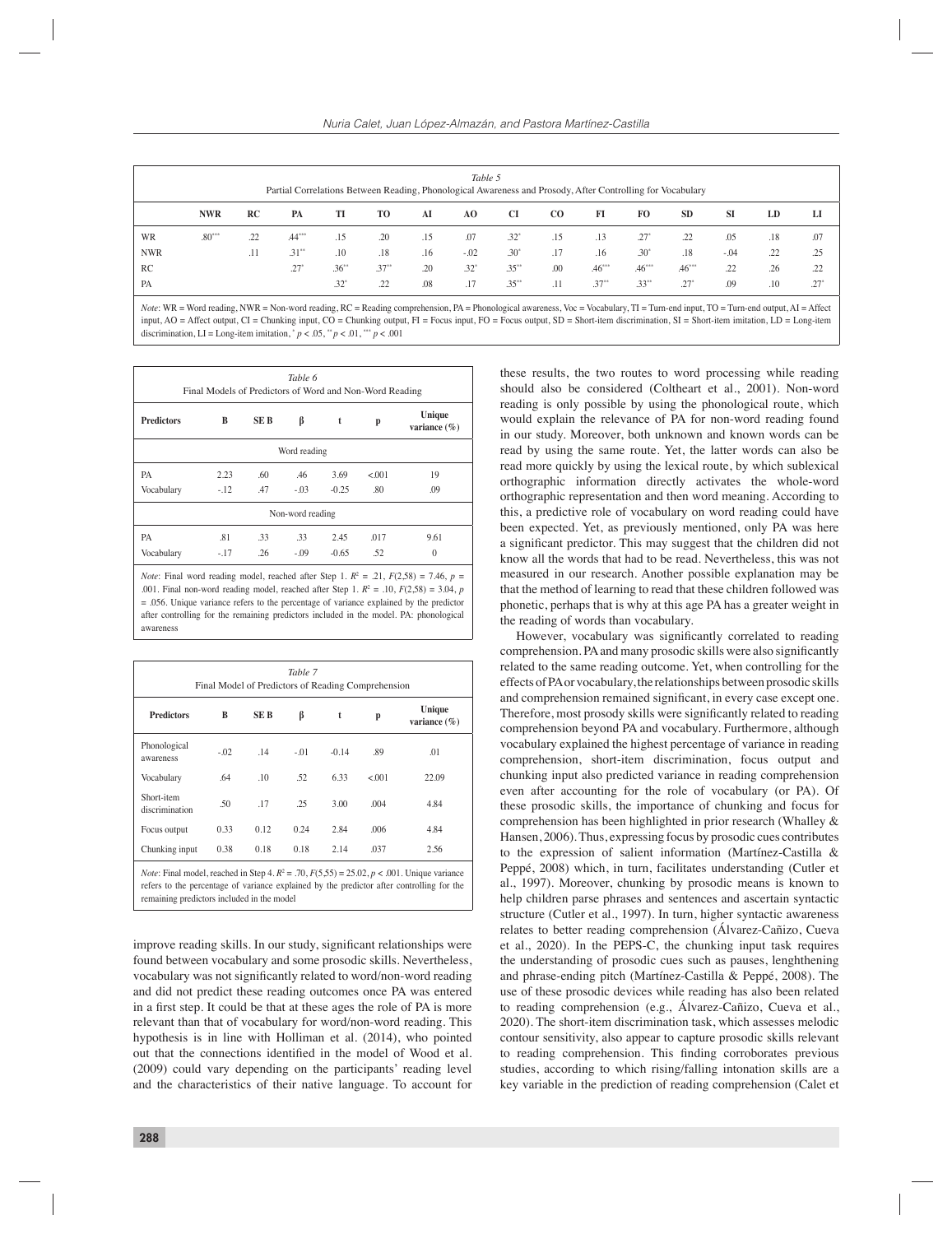al., 2015; Miller & Schwanenflugel, 2006). Future research should study the relationships between prosodic skills, reading prosody and reading comprehension.

Another finding of our study was that PA was not a predictive variable of reading comprehension. In agreement with this, other authors claim that the contribution of segmental phonology to literacy may be developmentally limited (Caravolas et al., 2013). A possible reason for this may be that, for transparent orthographies, the role of PA in reading comprehension is not critical, which increases the significance of other processes, such as prosodic skills. Thus, while, in English, among the prosodic skills included in PEPS-C, the expression of chunking is the only significant predictor of reading comprehension (Lochrin et al., 2015), our results show that, in Spanish, focus expression and the discrimination of prosodic forms also contribute significantly to this reading outcome.

Taking into account prior research in English (e.g., Lochrin et al., 2015; Whalley & Hansen, 2006), we had hypothesised that word level prosody would be related to word/non-word reading, while prosody at the phrase level would be mainly related to reading comprehension. However, the results obtained did not support this hypothesis, since word and non-word reading skills were significantly related to tasks tapping prosody at the phrase level (i.e., chunking input, focus output), whereas comprehension was significantly related to prosodic tasks at both word and phrase levels. The crosslinguistic differences between English and Spanish, both in terms of rhythm and written transparency, may account for these results. These differences may also account for other differences between our results, concerning in Spanish and using the PEPS-C, and those obtained in English using the same prosody test. Thus, while, in English, PEPS-C prosodic skills predict both word and nonword reading (Lochrin et al., 2015), this is not the case with Spanishspeaking children. These factors could also account for the different results found in reading comprehension, as previously suggested.

Other variables could also contribute to explaining the differing results between the studies conducted with the PEPS-C battery. As previously noted, in our study, several prosodic skills predicted reading comprehension but only one had the same effect in English (Lochrin et al., 2015). However, in English, the amount of variance explained by prosody was higher. In contrast to Lochrin et al. (2015), we also analysed the possible effect of vocabulary as a predictor for reading outcomes. When this variable is controlled for, the unique variance of prosodic skills may be lower. Differences in sample characteristics (8-year-old children in our study, but an age range of 7 to 12 in the English study) could also contribute to explaining the results differences.

The present study contributes to the literature on the relationships between prosodic skills and reading outcomes, with a focus on the Spanish language. Although we offer new insights in this regard, further studies should also be conducted, including a measurement of language comprehension to help clarify the relationships between prosody and reading comprehension. Morphological awareness is another important variable to be considered (Wood et al., 2009). It should also be noted that the Spanish PEPS-C battery does not evaluate lexical stress, although it is related to reading development (Gutiérrez-Palma et al., 2009). Studies of these questions, together with the prosodic skills included in PEPS-C, would further contribute to clarifying the impact of prosody on reading acquisition in Spanish. A limitation of the present study is the sample size. Further increasing the number of participants would allow path analyses to be performed, which could also help clarify the complex pattern of relationships between the different factors contributing to reading acquisition. Since both prosody and reading skills develop along the school years (e.g., Álvarez-Cañizo, Martínez-García et al., 2020; Calet et al., 2015; Martínez-Castilla & Peppé, 2008), future studies should focus not only on second-grade children but also include participants from other school levels.

To conclude, the prosodic skills included in the PEPS-C relate to word/non-word reading and to reading comprehension in Spanish primary school children. However, when accounting for the effects of PA and vocabulary, prosodic skills are significant predictors only for reading comprehension. Our results differ from those obtained in prior research conducted in English and highlight the importance of studying the relationships between prosody and reading acquisition in different languages, using prosody tests for crosslinguistic comparison. The results of the present study may have practical implications. Among others, the PEPS-C could be a useful instrument in schools to detect possible prosodic difficulties. Given the associations between prosody and reading skills, in addition to the assessment of segmental phonology, this instrument could also be used to analyse suprasegmental phonology and to provide guidance for intervention. Given the results found in this study, intervention programs focused on improving prosodic skills may have a positive impact on reading.

#### Ackwnowledgements

This study was partly funded by FEDER/Junta de Andalucía Consejería de Transformación Económica, Industria, Conocimiento y Universidades project no. B-SEJ-606-UGR20.

### References

- Álvarez-Cañizo, M., Cueva, E., Cuetos, F., & Suárez-Coalla, P. (2020). Reading fluency and comprehension in secondary school: Text types matter. *Psicothema, 32*(1), 75-83. https://doi.org/10.7334/ psicothema2019.196
- Álvarez-Cañizo, M., Martínez-García, C., Cuetos, F., & Suárez-Coalla, P. (2020). Development of reading prosody in school-age Spanish children: A longitudinal study. *Journal of Research in Reading, 43*, 1-18. https://doi.org/10.1111/1467-9817.12286
- Álvarez-Cañizo, M., Suárez Coalla, P., & Cuetos, F. (2018). Reading prosody development in Spanish children. *Reading and Writing, 31*, 35-52. https://doi.org/10.1007/s11145-017-9768-7
- Cain, K. (2016). Reading comprehension development and difficulties: An overview. *Perspectives on Language and Literacy, 42*(2), 9-16.
- Calet, N., Gutiérrez-Palma, N., & Defior, S. (2015). A cross-sectional study of fluency and reading comprehension in Spanish primary school children. *Journal of Research in Reading, 38*, 272-285. https://doi. org/10.1111/1467-9817.12019
- Calet, N., Gutiérrez-Palma, N., Simpson, I., González-Trujillo, M. C., & Defior, S. (2015). Suprasegmental phonology development and reading acquisition: A longitudinal study. *Scientific Studies of Reading*, 19, 51-71. https://doi.org/10.1080/10888438.2014.976342